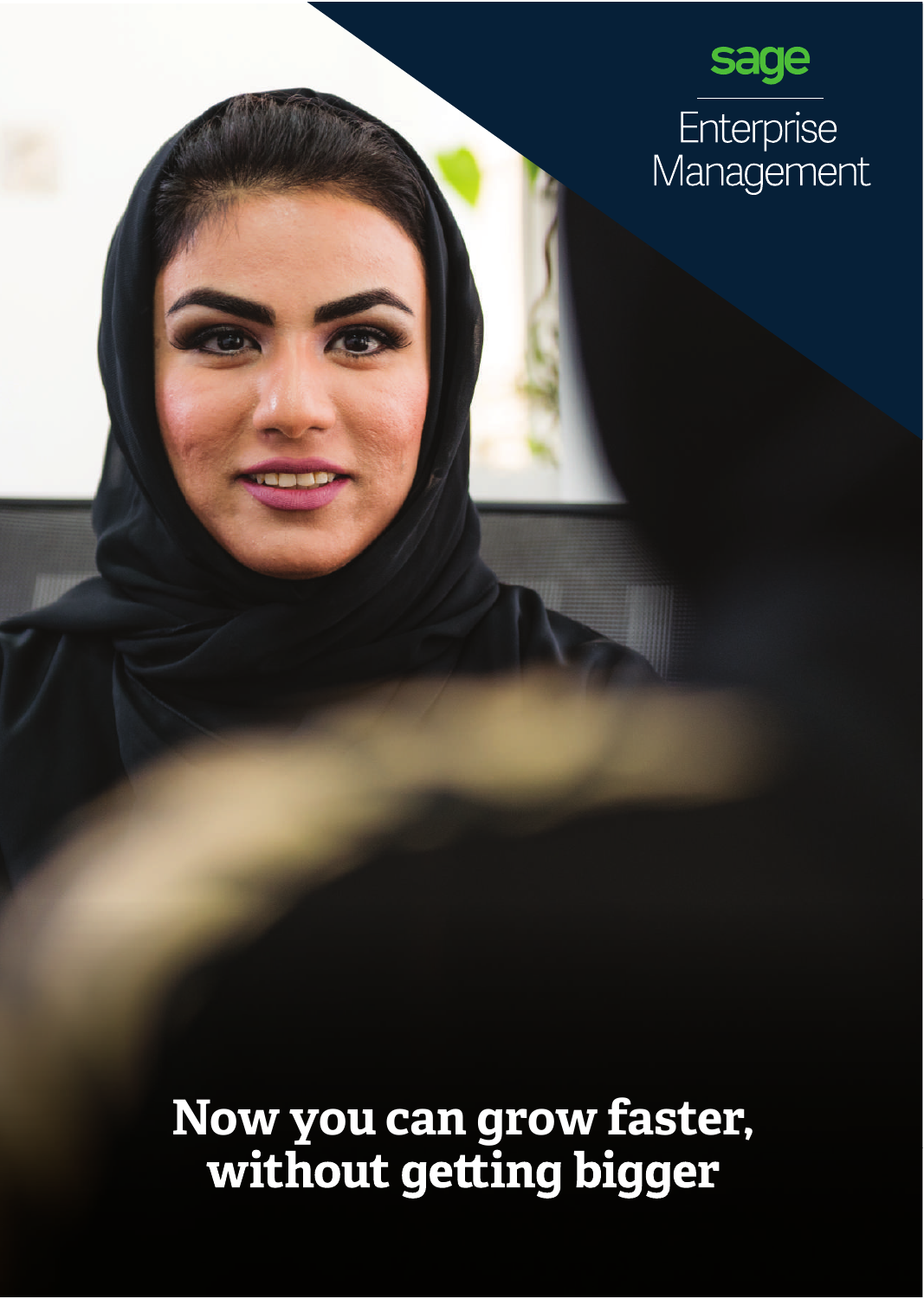# Adopt a faster, simpler, more flexible business management solution

Sage Enterprise Management takes the complexity out of running your business. It simplifies every part of your operation, leaving you lean and ready for whatever comes next, wherever you are in the world. With Sage Enterprise Management, you are choosing the next generation business management solution for your enterprise to grow faster and run an agile organisation.



### Faster

Sage Enterprise Management runs your business faster than ever before, with a cohesive, enterprise-class solution to manage all of your core business processes – from purchasing to manufacturing, inventory management, sales, customer service and financials – locally and internationally. It also accelerates collaboration and reporting, and delivers realtime insight into all costs and operational performance.



## Simpler

Sage Enterprise Management is easy to use in a familiar Web browser and on mobile devices, giving you the freedom to work where you need. It is also simple to manage, and highly configurable to adapt to your unique processes, role and preferences. Sage Enterprise Management is a versatile solution – use it as a service in the cloud and reduce demand on your in-house team to maintain the system, or deploy the solution on the infrastructure of your choice.



### Flexible

Sage Enterprise Management is ready for your industry. Built-in functionality for process manufacturing, manufacturing, distribution and services tasks, adjusts to accommodate your company's unique rules and processes. It's also easily scalable – so you'll never run out of capacity again – and quickly adapts to your changing needs, growing with your business as you expand to new markets or geographies, and making it simple to manage a global business.

"Sage Business Cloud Enterprise Management gives us a scalable and agile platform for the future growth of our business, driving efficiency, helping us to get more done faster and eliminating administrative overheads. We're in complete control of our value chain, with complete visibility into financial transactions and performance"

Shiraj Ramachandran, IT Director, McDonald's Oman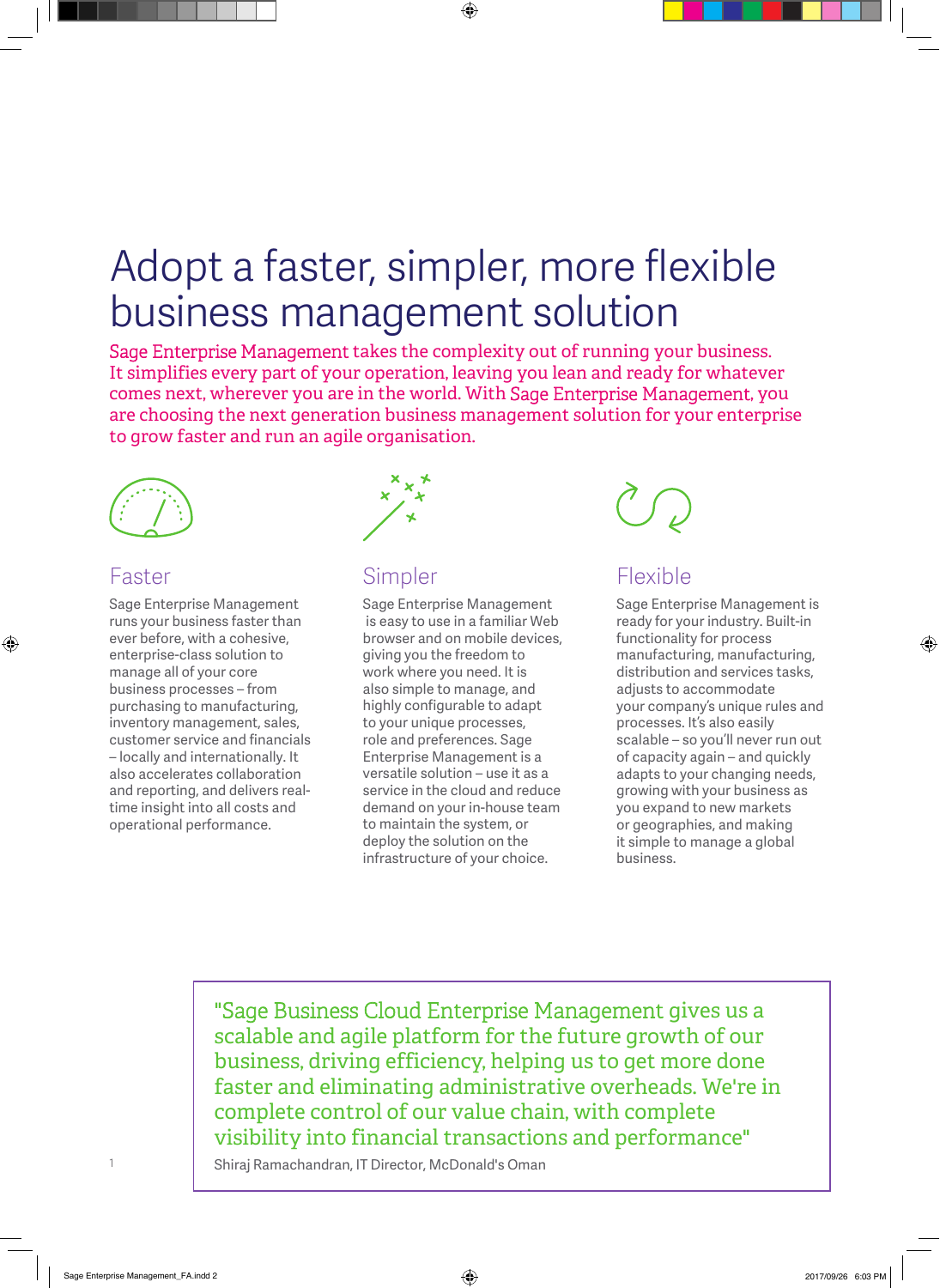## Running your business does not have to be complicated

#### Get more done, faster

Increase user productivity and accelerate adoption with an intuitive web user interface that users can easily personalise to work the way they do.

#### Go where your business takes you

Access your data on mobile devices, check your inventory, take customer orders, approve purchases, and view key performance indicators on the go.

#### Take back control over your processes

Eliminate inefficiencies, ensure compliance, and streamline operations with end-to-end integration of your business processes to control costs and improve profits.

#### Get the insight you need, when you need it

Evaluate risks and monitor performance in real-time with user dashboards, self-service business intelligence, and reporting tools.

#### Serve your customers better

Accelerate issue resolution and increase employee responsiveness with faster and simpler access to the information they need.

#### Expand to new markets or geographies

Increase capacity, implement new processes, manage new business units, or expand to new geographies with a flexible business management solution designed for growth and international trade.

### Gain agility and focus on your business

Take advantage of enterprise-class business management functionality, security, and scalability at a fraction of the cost and complexity of typical ERP systems. Simplify IT management and free up resources to focus on more important projects.

 $\overline{2}$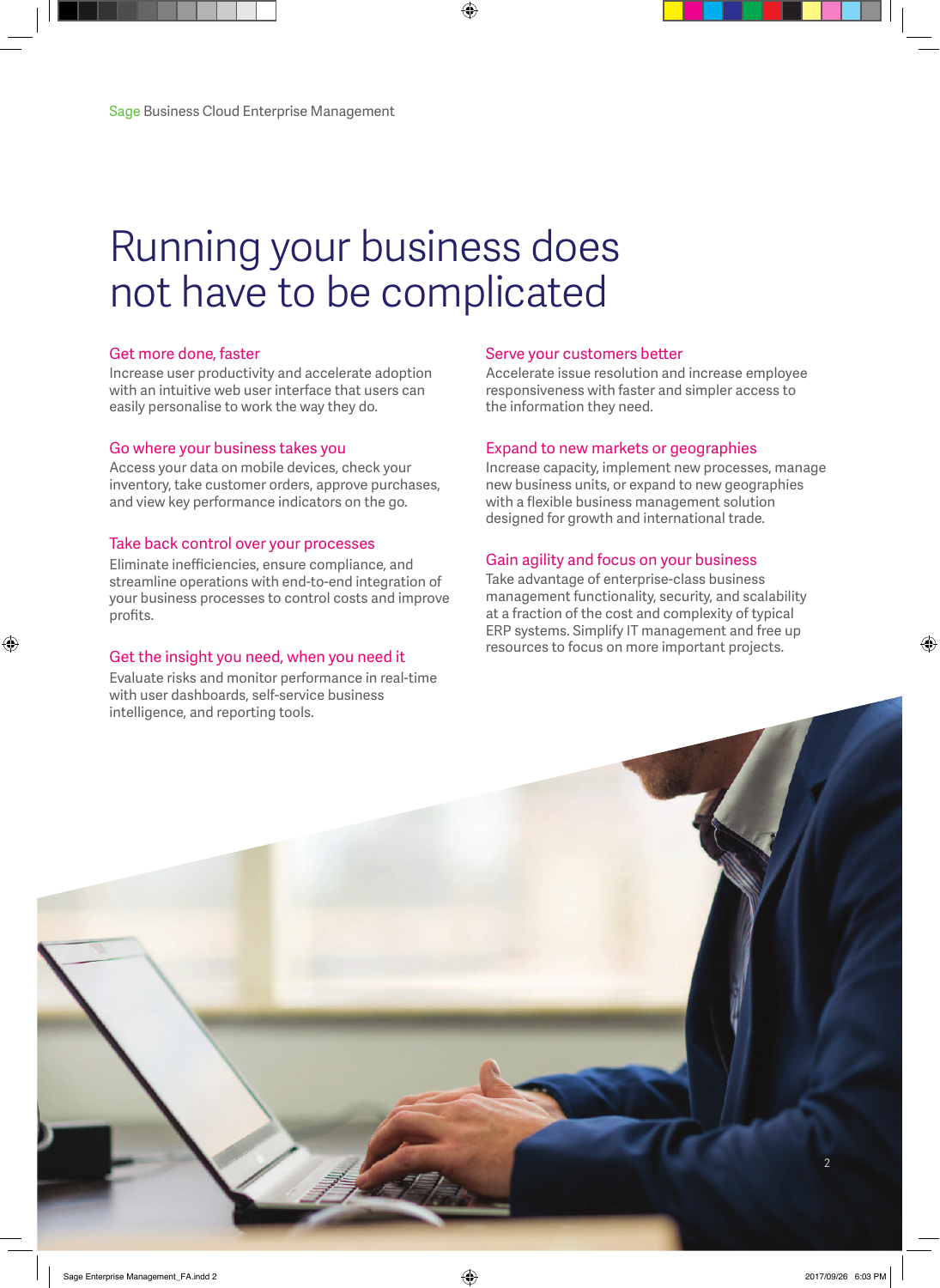# Ready to manage all your financials and operations

Sage Business Cloud Enterprise Management offers rich functionality to support all your core business processes with minimal IT investment and resources. Accelerate your business processes management with robust analytics and web apps.

Integrated management across purchasing, inventory management, manufacturing, sales, customer service, accounting and finance.

One solution with powerful workflow automation to accelerate business processes and better control performance across all areas of the business.

Built-in analytics for deeper insight into operations, accelerating reporting, communications and decisionmaking.

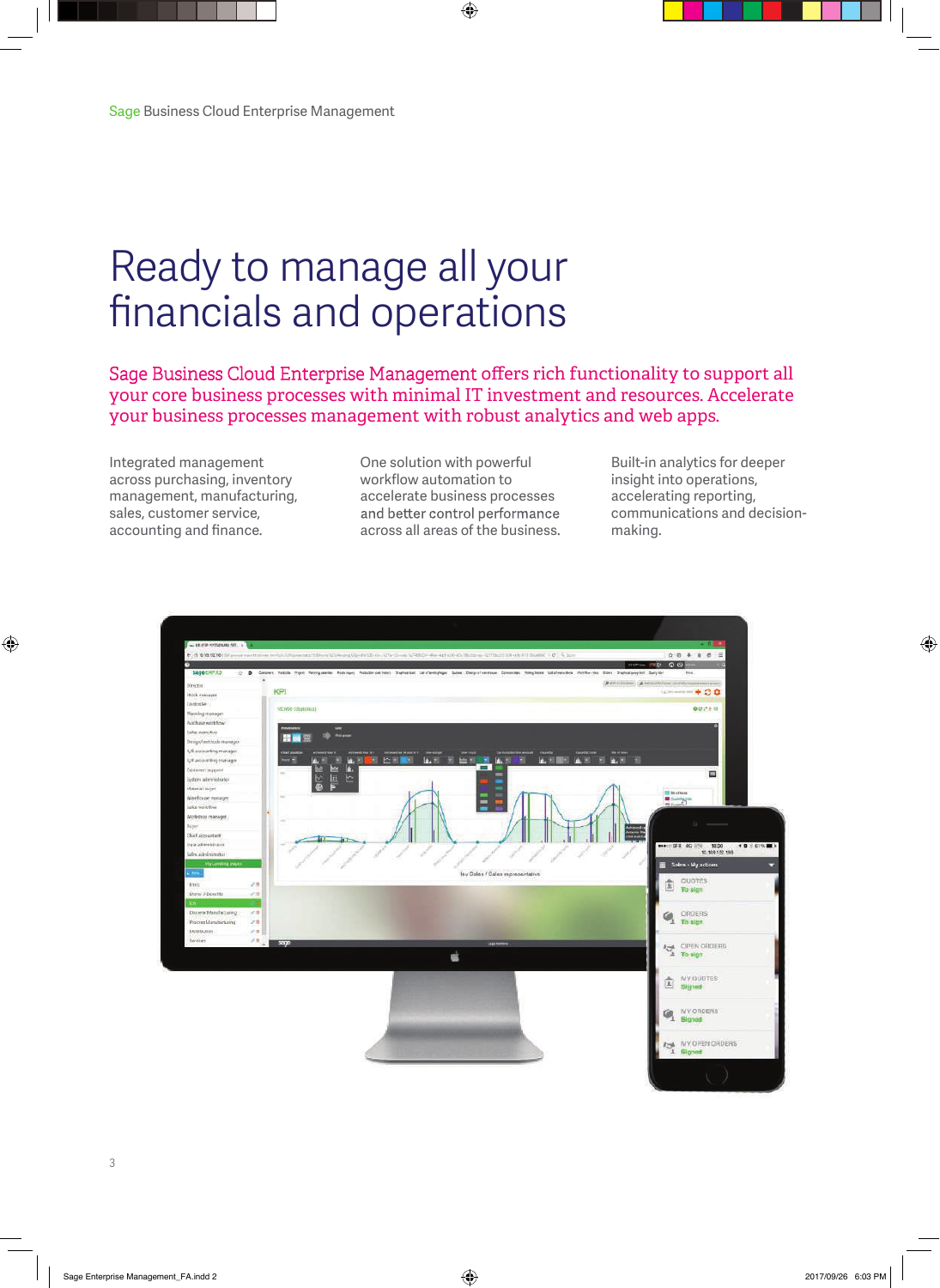## Sage Business Cloud Enterprise Management core business management capabilities and technology

#### **Core Applications** -o 'n Accounting Puchasing Inventory Manufacturing Customer Sales and financial management management service management management Document management **Workflow automation** Reporting and Role-based workspace and office collaboration and alerts business analytics Technology 0101 Common Dev tools and HTML5 Mobile Partner-hosted Cloud data source web services or on-premises